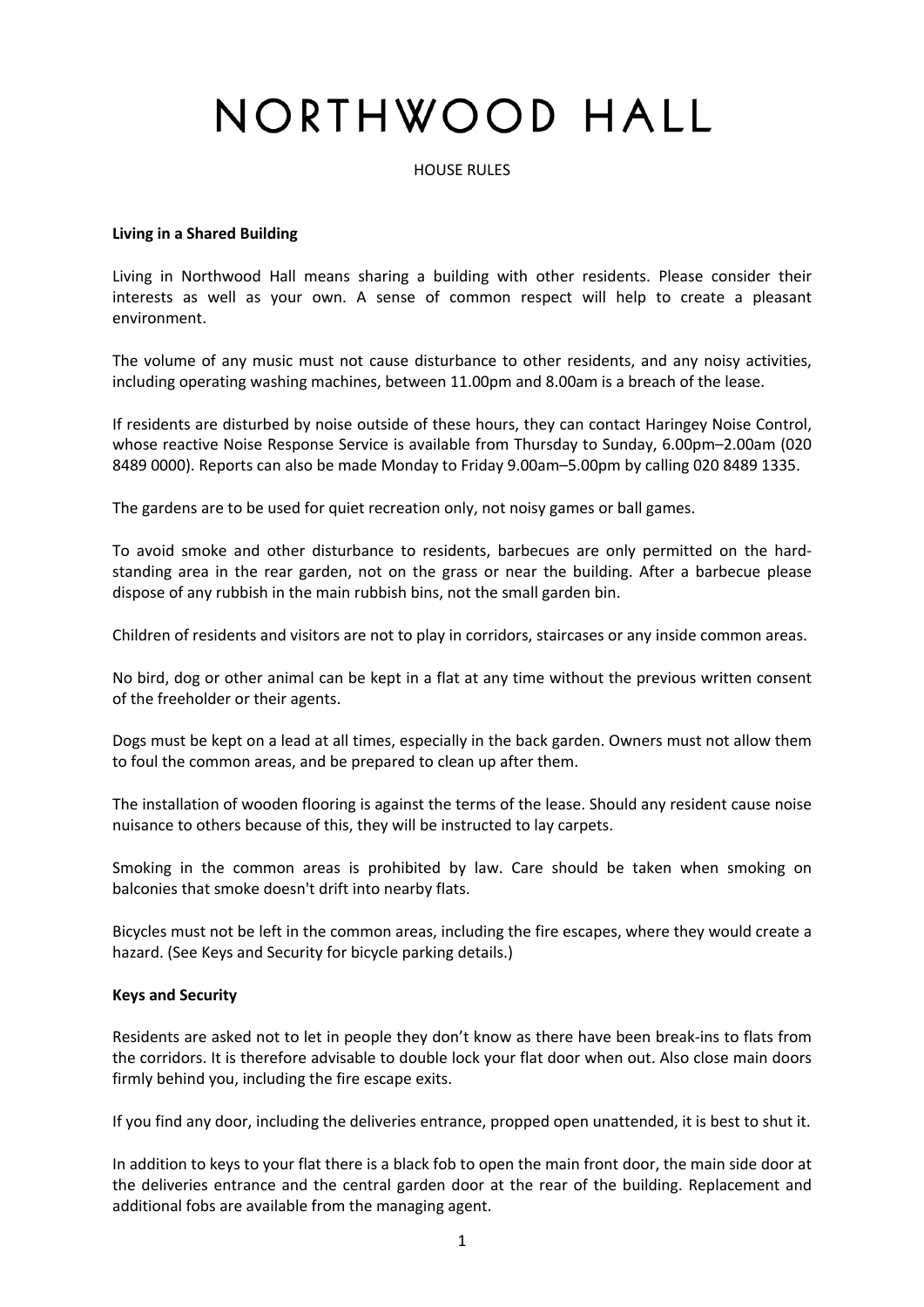There is a third key which opens a number of gates around the building:

- 1. the gate at the west front corner of the building nearest to Hornsey Lane that takes you onto a path through the side garden;
- 2. a gate at the back of the building, again on the west side of the site, that leads to a path with steps that goes down through Tudor Close to Langdon Park Road, and left onto Archway Road (useful for the 134 or 43 buses);
- 3. the pedestrian gate to the right of the electronic gates in the rear car park that opens onto Hornsey Lane Gardens.

# **Entryphone**

Northwood Hall's entryphone is currently operated using a cellular service, so the handsets within each flat no longer work. The current system is being operated by TelGuard which charges an annual fee for maintenance.

To use the entryphone system each flat needs to register up to two phone numbers (mobile and/or landline) which will ring when someone arrives. Residents should email these numbers to info@kmpsolutions.co.uk.

At the entry doors there are panels with instructions on how to call a flat. Because the system only works with numbers rather than letters, those visiting Ground floor flats should input the digit 7 before the number of the flat, and those visiting Lower Ground flats should input the digit 8.

The numbers which will call you are: Front Door Panel 07852 748 444; Back Door Panel 07852 748 449.

When you answer a call to the number you provided, you will be able to hear and speak to your visitor. To let them in, simply press the # key on your phone.

Some people seek access by ringing flats at random and claiming there is a parcel to be delivered. If this happens you can check the name of the addressee to ensure the visit is genuine. If the caller claims to be the postman seeking general access he should be told to do so via the porter.

## **Fire Escapes & Fire Safety**

Each arm of the building has a fire escape staircase at the far end. It is recommended that you keep a torch to hand in case the lights on these fail as they sometimes do.

Residents are asked to keep all windows shut on the fire escape staircase as the air supply from open windows would exacerbate any fire.

Flats must have at least one smoke alarm installed, and residents are advised to keep a fire blanket and/or a domestic fire extinguisher in an easily accessible location.

## **Management**

The managing agent is KMP Solutions, telephone 020 8371 9171, and the property manager, Peter Christofi, can be contacted at pc@kmpsolutions.co.uk.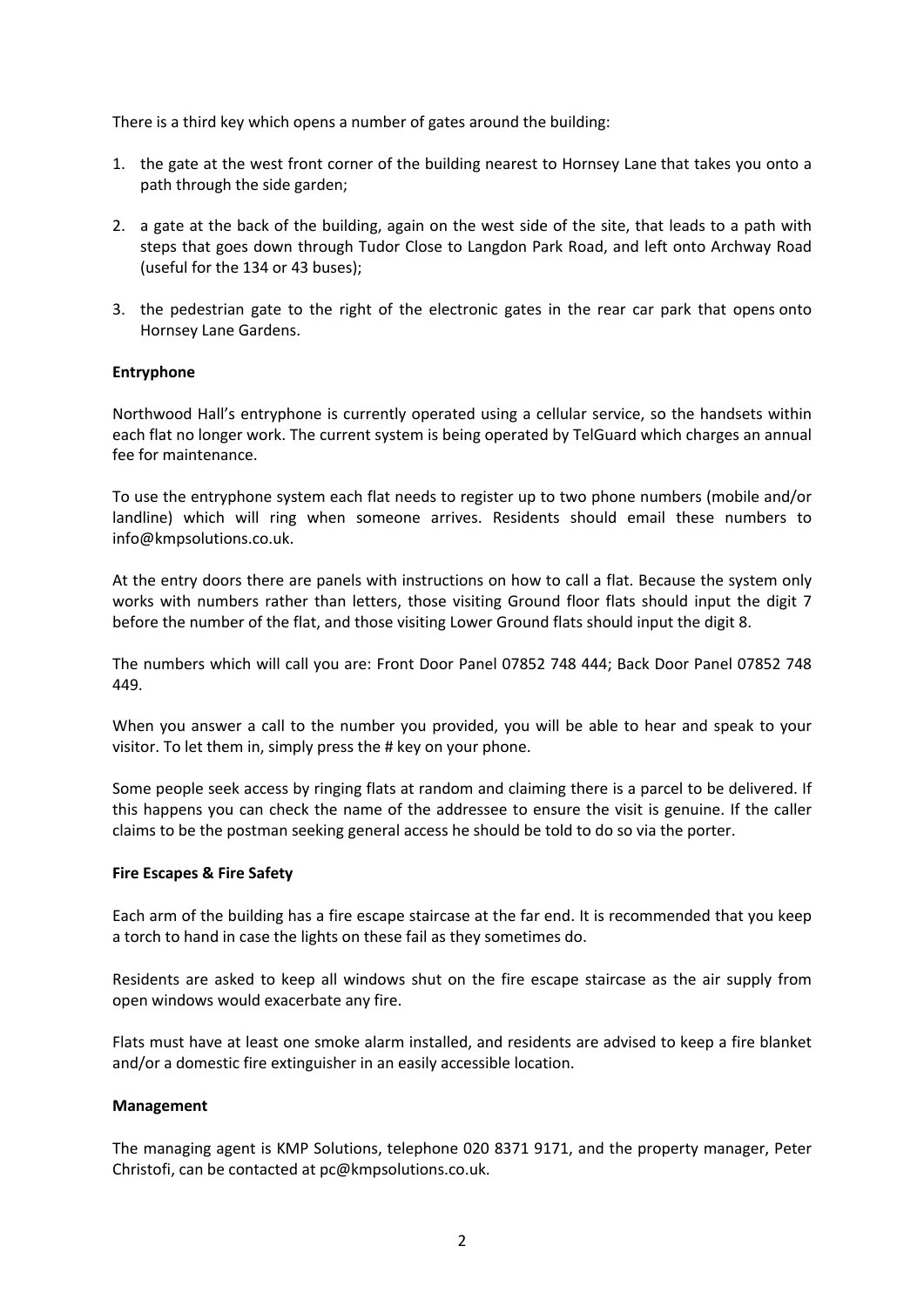Any damage or disrepair which requires action by the managing agent must be notified to them as soon as possible. The number to call for out of hours emergencies is 0203 131 0080, reference KMP001375.

The managing agent must be notified immediately of any damage which may be subject to an insurance claim.

## **Porter**

The porter, Nick Craig, clears the rubbish from each floor Monday to Friday. Nick is the person to report to if you see lights out of order in the public part of the building, including emergency staircases.

He may be available at the front desk 8am to 9am and again 3pm to 4pm Monday to Friday, particularly mid-morning, or on his mobile number 07584 483 531 during his working hours.

If you have a parcel to collect from the desk it will be marked on the board behind the desk with the number of the flat. However, there is no security for parcels if they are simply left on the desk when no-one is there, so it would probably be better to ask a neighbour to take delivery instead.

### **Rubbish – household**

The main rubbish bins both for recycling and landfill rubbish are in the lower car park inside the electronic gates. All able-bodied residents are asked to take their rubbish to these bins.

As well as bins for landfill rubbish there are bins for recycling of co-mingled waste (paper, cardboard, tins, plastic, Tetrapaks, glass etc). Each flat should have a brown caddy to be used for collecting organic waste for recycling –anything from potato peelings to fish and meat bones. Only biodegradable caddy bags should be placed in the sealed organic recycling bins in the service rooms.

There are general household rubbish bins, organic recycling and general recycling bins in the service rooms just off the lobbies on every floor. These are emptied regularly, but if full, please take your rubbish down to the main bins in the lower car park.

#### **Rubbish – bulky items**

Bulky items must not be dumped in the bin rooms.

Reusable items can be sold or given away, advertised on the NH notice boards or taken to local charity shops.

Haringey Council offer a service with Veolia to collect bulky items. There is a fee of £25 to collect up to four bulky items, such as furniture, from your home. Any additional items will be charged at £10 per item, up to a maximum of 10 items per collection. To book, call 020 8885 7700 or email enquiries.haringey@veolia.com.

You must leave any items you arrange to be collected on the day of collection or the evening before only outside the lower car park gates in the recess, but NOT on the pavement.

Bulky waste can also be taken to the Recycling Centre on Western Road, N22 6UG, which is open Monday to Sunday, 8.45am to 4.15pm.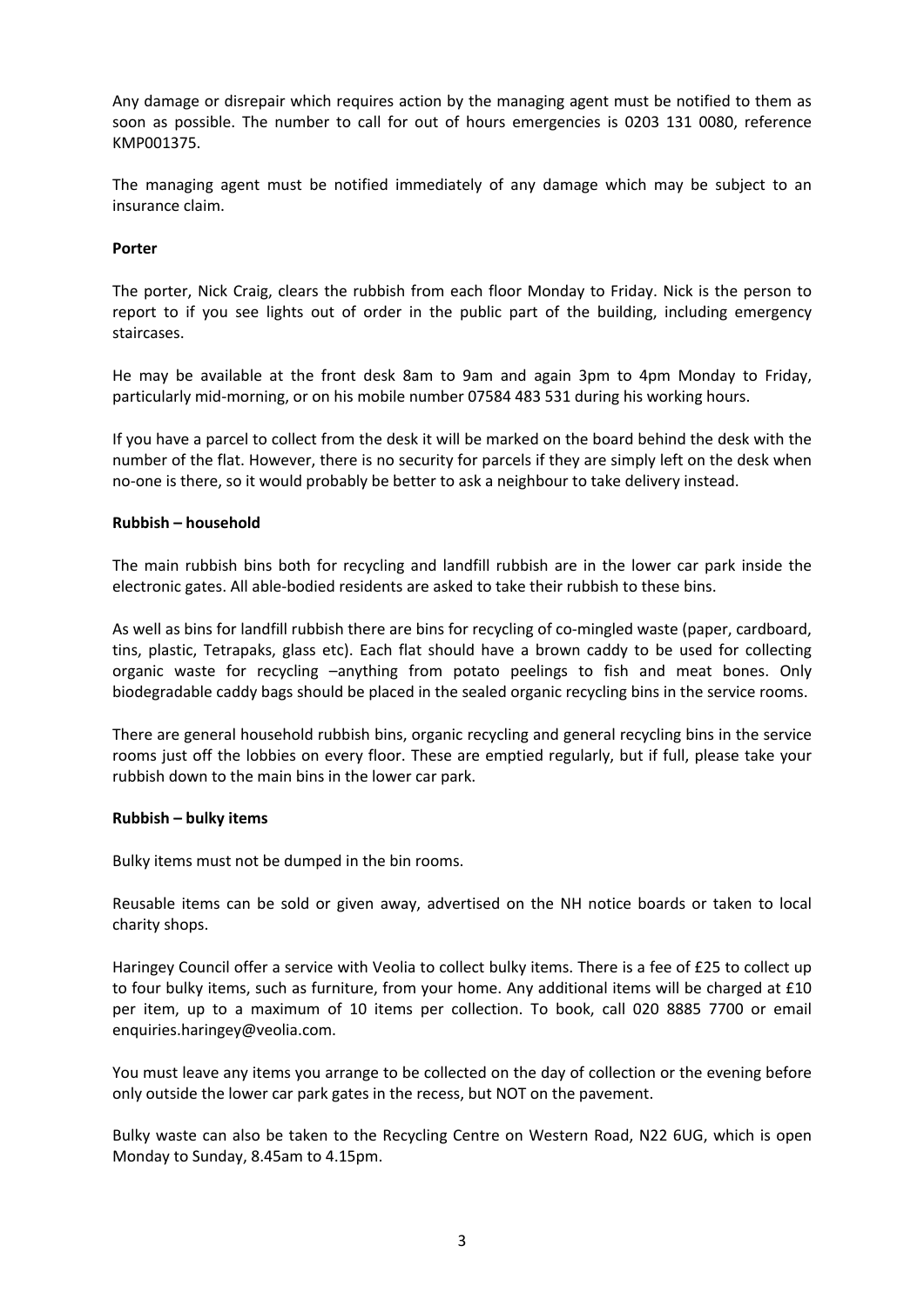## **Lifts**

The passenger lifts to the building lobbies are strictly for passenger transport.

There is a deliveries lift in the service rooms which should be used for moving furniture and all goods including bicycles. The only exceptions to this are wheelchairs and children's buggies.

Residents doing general and supermarket online shopping must indicate on all order forms that delivery vans go round to the side car park and drivers use the intercom by the side door. No online deliveries should come through the main entrance using the passenger lifts. It is the responsibility of each resident to ensure that the delivery companies they employ follow this rule.

# **Parking**

Parking at Northwood Hall is not a right of the leaseholders but a permission by the freeholder.

There are spaces at the side of the building accessed via the deliveries entrance, and in the larger car park to the rear of the building, accessed via a set of electronic gates off Hornsey Lane Gardens. Fobs for these gates are available from the management, at a charge.

Parking is monitored, with Northwood Hall parking permits available from KMP Management. These must be displayed in your vehicle at all times. Residents' permits and visitors' permits are free to residents.

Always use the designated parking spaces, and respect the disabled, parent & child, short stay and loading designations. Incorrectly parked vehicles or those not displaying a valid permit may be served with penalty charge notices.

If you wish to park an untaxed vehicle pending sale you must obtain a statutory off-road notification (SORN) from the Driver and Vehicle Licensing Agency (DVLA), advise the Porter, and ensure the vehicle is regularly cleaned so it does not look abandoned.

## **Bikes**

There is usually a waiting list for spaces in the Northwood Hall bike sheds (there are two – one in the side car park and another going down into the rear car park. Applications for spaces can be made with the porter. Once a space is allocated a code or a key is provided for access plus a brass numbered tag which must be attached to the bike so that when the sheds are checked it is clear the bike is parked with permission. This is at the owner's risk so locking the bike inside the shed is advisable. A fee is charged per key and tag so please return at the end of tenancy.

## **Doors and Windows**

Condensation can be a problem on the windows when the air is damp (foggy days), and when it is particularly warm inside the flat but cold outside (winter). If you do not wipe the windows it will cause puddling on the window sills and potentially mould on the window frames, particularly in the kitchen and bathroom.

The lease requires that no washing be hung on balconies or be visible through windows.

For obvious reasons, do not throw anything out of the windows.